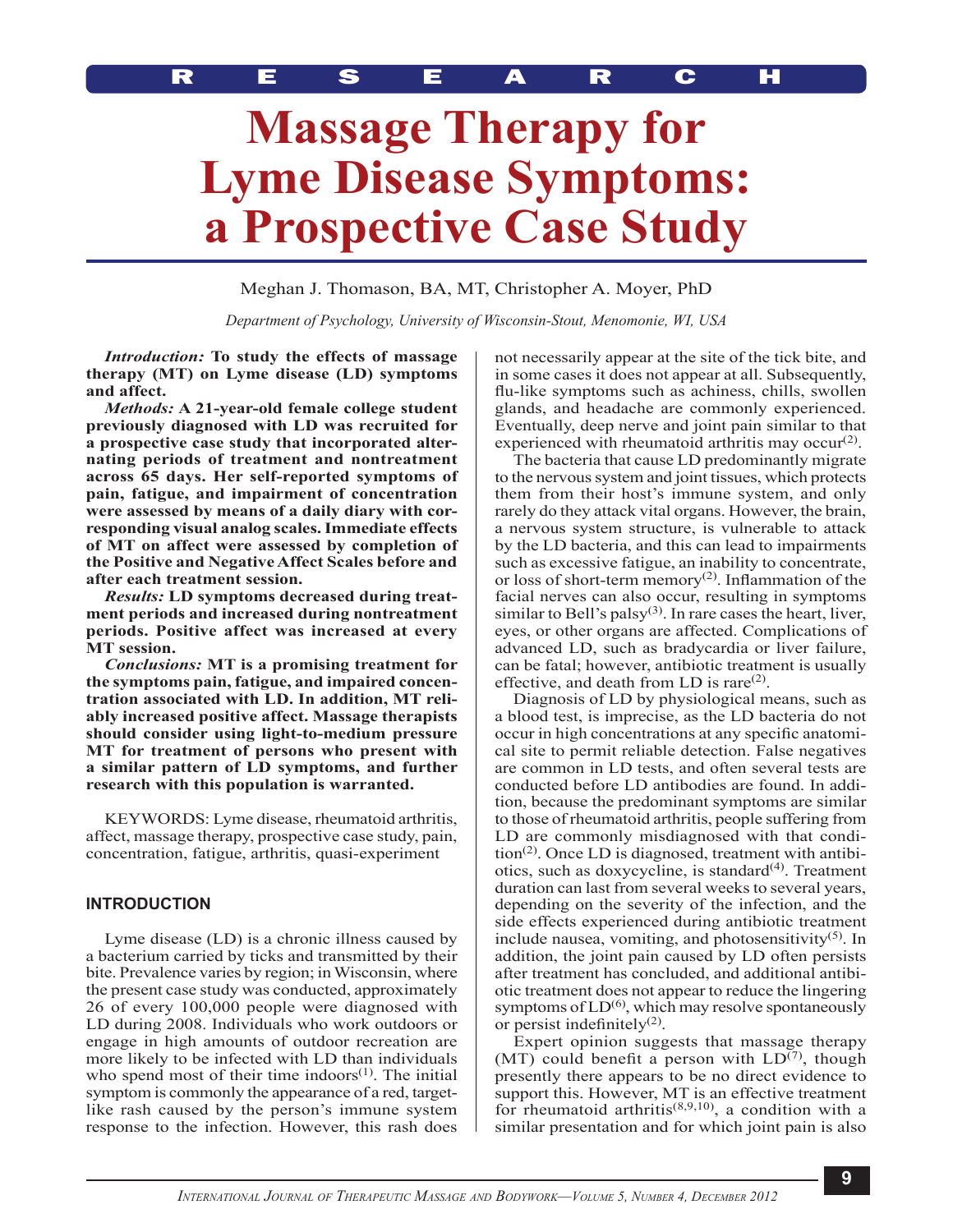a key symptom, and is also a promising treatment for anxiety<sup>(11)</sup> and headache<sup>(12)</sup>, both of which may occur with LD. Consequently, it is logical that MT could be an effective treatment for LD symptoms and that investigation is warranted.

# **Methods**

## **Research Design**

Approval from University of Wisconsin-Stout's Institutional Review Board was obtained prior to study commencement. Because this was a prospective case study, the inclusion of treatment and withdrawal periods according to a predetermined schedule was possible. This valuable study feature permits comparison of treatment and nontreatment periods, which has the potential to illustrate treatment effectiveness more clearly than study designs without nontreatment periods $(13)$ . The study consisted of five phases. Phase I began with an intake interview to assess the participant's symptoms, after which a nine-day period of nontreatment began. During Phase II, six MT sessions were administered across a three-week period. Phase III was a one-week nontreatment period during which MT was withdrawn. During Phase IV MT resumed as in Phase II. The study concluded with Phase V, a nine-day nontreatment period. The study's total duration was 65 days, and concluded with a qualitative interview that provided an opportunity for the participant to share her experience and opinions with the researchers.

# **Profile of Participant**

The participant was a 21-year-old female college student with LD recruited for study participation by her college professor, the second author (C.A.M.) of the present study. An intake interview revealed that the participant's physician believed the participant had contracted LD when she was nine or ten years old, but the specific time of infection was unknown. The first symptom the participant could recall was numbness in her toes beginning around age 12. As the condition progressed, she began to experience stiffness in her joints and sharp, throbbing pain in numerous anatomical sites that significantly affected her daily life by age 15. By age 16, pain had spread to all her joints and to her muscles, which caused frequent school absences. It was not until age 19 that she received a diagnosis of LD, ten years after the estimated time of infection. The course of her illness and symptom pattern appeared to be typical of individuals with undiagnosed LD of similar duration $<sup>(1)</sup>$ .</sup>

Diagnosis led to treatment with antibiotics, which lasted for two years. During this period the participant experienced nausea, vomiting, and photosensitivity that were attributed to the antibiotic treatment. This course of treatment, which reduced but did not eliminate the participant's LD symptoms, ended several months before the present case study commenced. Consequently, the participant was eager to explore new treatment options that might reduce her residual symptoms. She had previously explored chiropractic and craniosacral therapies for pain relief, but believed they had only yielded minor benefits. Though she was uncertain how she would respond to MT, she was interested in trying it and hoped it would provide some pain relief.

## **Setting and Equipment**

Interviews and MT sessions were conducted in University of Wisconsin-Stout's Psychology Department research laboratories. A room configured for MT-related research, including a professional massage table (Stronglite; Salt Lake City, UT), was used for treatment sessions, while intake and termination interviews were conducted in an adjacent office. Massage cream (PurePro ProTouch Massage Cream; Greenfield, MA) was used to facilitate treatment and, because the room was air-conditioned to  $\sim 68^{\circ}$ Fahrenheit, a table warmer (ElectroWarmth Products, LLC, Danville, OH), was used for all sessions to further ensure the participant's comfort. To ensure consistency, the same two musical selections $(14,15)$ were played as accompaniment at each MT session.

#### **Therapist**

The therapist and first author of the present study (M.J.T.) graduated from Wisconsin Indianhead Technical College in 2007 with a Certificate in Therapeutic Massage. She completed a Bachelor's degree in psychology and is currently completing a Master's degree in applied psychology, with dual emphases in health promotion and research evaluation, both from University of Wisconsin-Stout. She emphasizes deep tissue massage techniques, but adapts this approach to meet individual preferences and clinical circumstances.

## **Treatment**

A standard full-body MT protocol was used as a starting point for treatment. The participant undressed to her level of comfort, and was draped for each session, such that only the anatomical site being worked on at a particular time was exposed. MT sessions began with the participant prone on the massage table. Massage was then applied to the back and neck for 15 minutes, followed by the back of each leg for 5 minutes each. The participant then turned supine, and massage was applied to the front of each leg, and the feet, arms, and hands for a total of 20 minutes. The session concluded with approximately 5 minutes of massage to the head, jaw, neck, and shoulders. Sessions were approximately 50 minutes in length. Prior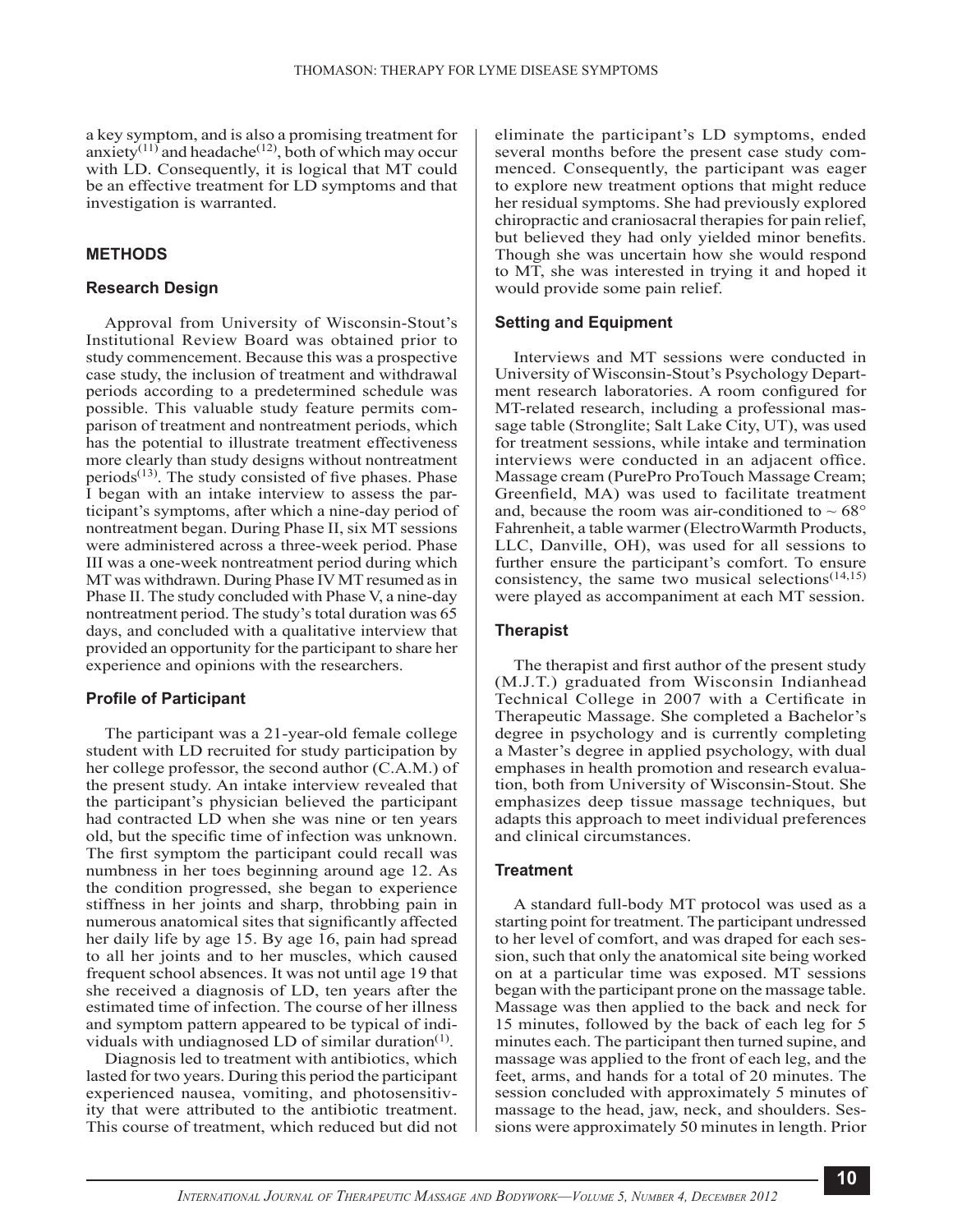to each MT session, the participant was asked about aches and pains that were troubling on that particular day, such that alterations to the treatment protocol could be made to accommodate her specific needs. Additional focus to the jaw, scalp, and upper back were requested at nearly every treatment session.

Though some research suggests that moderate pressure may be necessary for beneficial MT effects(16), the participant had previously experienced a deep-tissue massage and believed that the associated pressure increased, rather than reduced, her pain. Therefore, the predominant massage technique applied across MT sessions in this study was light effleurage corresponding to Walton's<sup>(17)</sup> Levels Two ("heavy lotioning" including "slight movement of superficial adipose tissue and muscle") and Three ("medium pressure" including "some movement of medium layers of adipose tissue, muscles, and blood vessels"), consistent with the participant's preference for minimal pressure.

## **Assessments**

## *Daily diary assessment of symptoms*

A daily diary, which the participant would complete at the end of each day during the study, was developed with her input. She identified pain, fatigue, and impairment of concentration as the most salient LD symptoms; therefore, each day's entry included a separate 13-centimeter visual analogue scale (VAS) for pain level, fatigue, and impairment of concentration experienced that day. The participant intersected the VAS to indicate the severity of each symptom that day, ranging from none to maximum. Additional space was provided for the participant to provide any qualitative information that she wished to add.

### *Affect assessment at each treatment*

Immediately before and after each massage session, the participant completed the Positive and Negative Affect Scale  $(PANAS)^{(18)}$ . This enabled an examination of the immediate effect of MT on the participant's emotional state. Each of the 20 PANAS items consists of an adjective followed by a five-level rating scale that ranges from "not at all" (corresponding to a score of 1 for that item) to "extremely" (corresponding to a score of 5 for that item). Ten items (e.g., excited, interested) assess the respondent's positive affect, the degree to which the person feels enthusiastic, active, and alert; the other ten items (e.g., scared, irritable) assess negative affect, the degree to which the person feels distressed or otherwise experiences aversive mood states. Possible scores for each subscale range from 10 to 50. The PANAS has been widely used and is extensively validated $(19,20)$ .

#### *Analysis of quantitative data*

Because this study includes data from a single participant only, it was expected that power for any inferential statistical tests would be low; therefore, a visual approach that made use of charting the data was emphasized. Nevertheless, some descriptive and inferential statistics were computed. For example, the change in PANAS positive affect subscale scores was examined by performing a paired-samples t-test that compared pre-MT and post-MT scores.

Daily diary VAS data were quantified by using a standard ruler to measure where the participant had intersected each 13 cm VAS line to indicate her level of a specific LD symptom for each day. Each of the two researchers conducted this process independently, so that measurement and coding accuracy could be checked. Metric units were then mathematically transformed to a 0 to 100 scale. Correlation coefficients for the three LD symptoms were examined to determine if the symptoms could meaningfully be combined into a composite LD symptom score, after which symptom scores were charted to permit visual examination. Finally, a web-based statistical tool ([http://faculty.](http://faculty.vassar.edu/lowry/corr_stats.html) [vassar.edu/lowry/corr\\_stats.html](http://faculty.vassar.edu/lowry/corr_stats.html)) was used to calculate regression lines and associated statistics for each of the five study phases so that trends could be more carefully visualized and quantified.

# **Results**

The case study was completed over a period of 65 days, during which no unexpected circumstances or events interfered with the planned collection of data or delivery of MT. The participant was able to complete the daily diary of LD symptoms each day, and attended all 12 of the twice-weekly MT sessions.

#### **Quantitative**

#### *Lyme disease symptoms*

Prior to any analysis, the researchers' independent measurements of the participant's VAS data for the LD symptoms of pain, fatigue, and impairment in concentration were checked for interrater reliability; all three were highly reliable ( $rs$  > 0.99). Further, the three LD symptom variables were all strongly correlated across the 65-day study period (concentration and fatigue,  $r(63) = .81$ ; pain and fatigue  $r(63) = .78$ ; and concentration and pain,  $r(63) = .72$ ). Given the consistently high correlations among the symptoms, the decision was made to average them to yield a LD composite symptom score.

Across the entire study, the participant's composite symptom score varied considerably, ranging from 18.08 to 90.36. Regression slopes calculated and graphed for each of the five study phases suggest that some of this variation was systematically associated with treatment. During Phase I, a nontreatment period, the participant's composite symptom score increased an average of 0.38 points per day. During treatment in Phase II, the composite symptom score decreased an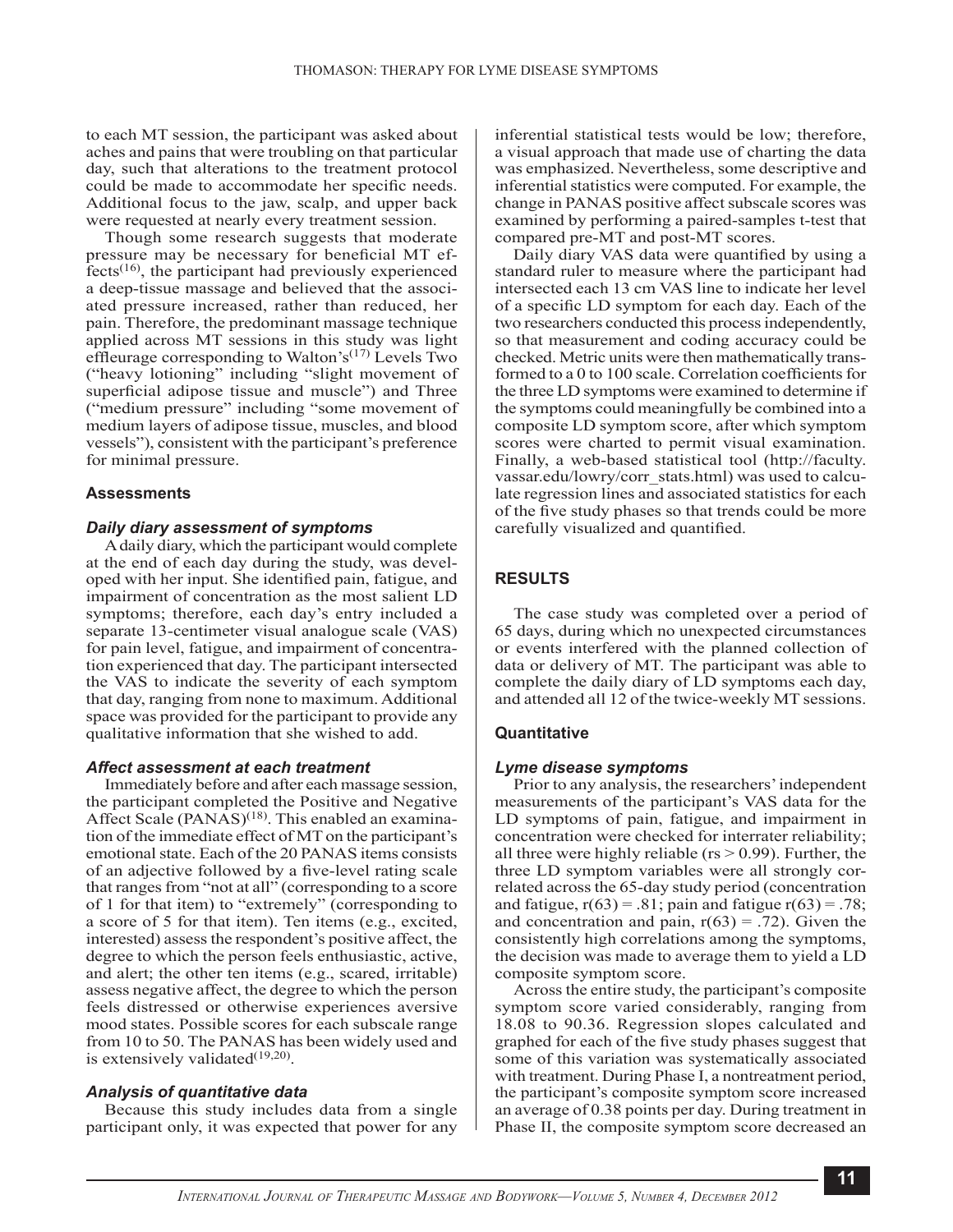average of 0.69 points per day. When treatment was withdrawn in Phase III, the composite symptom score increased an average of 0.74 points per day. When treatment was reintroduced in Phase IV, the composite symptom score decreased an average of 1.54 points per day. Finally, when treatment was withdrawn again in Phase V, the composite symptom score increased an average of 2.59 points per day. In sum, symptoms tended to decrease during MT treatment periods, and to increase during nontreatment periods. In addition, a more rapid rate of improvement and the most consistent period of reduced LD symptoms occurred during the second phase of treatment (Phase IV), which suggests that MT was more effective during the second treatment phase; these trends, along with the composite symptom scores for each day, are presented in Figure 1.

#### *Affect*

A meaningful examination of the effect of MT on negative affect was not possible in the present study,

as the participant's pretreatment level of negative affect neared the minimum possible subscale score (of 10) at each MT session (mean =  $11.67$ , SD =  $2.61$ ). Predictably, post-treatment levels of negative affect were in the same range (mean =  $11.41$ , SD =  $1.24$ ). By contrast, the participant's pretreatment levels of positive affect (mean =  $32.58$ , SD =  $3.75$ ) were closer to the midrange of the PANAS subscale, and increased significantly in response to massage sessions (mean = 37.41, SD = 3.90; paired samples  $t(11) = 11.42$ , r = .93,  $p < .001$ ). In addition, positive affect appears to increase across the study periods during which it was assessed. These data are presented graphically in Figure 2.

#### **Qualitative**

The areas that the participant indicated as being painful or troublesome were consistent through the data collection. These were most often the upper back,



*Figure 1. LD composite symptom scores by day, and the associated regression lines for each of five study phases.*



*Figure 2. PANAS positive affect scores before and after MT sessions.*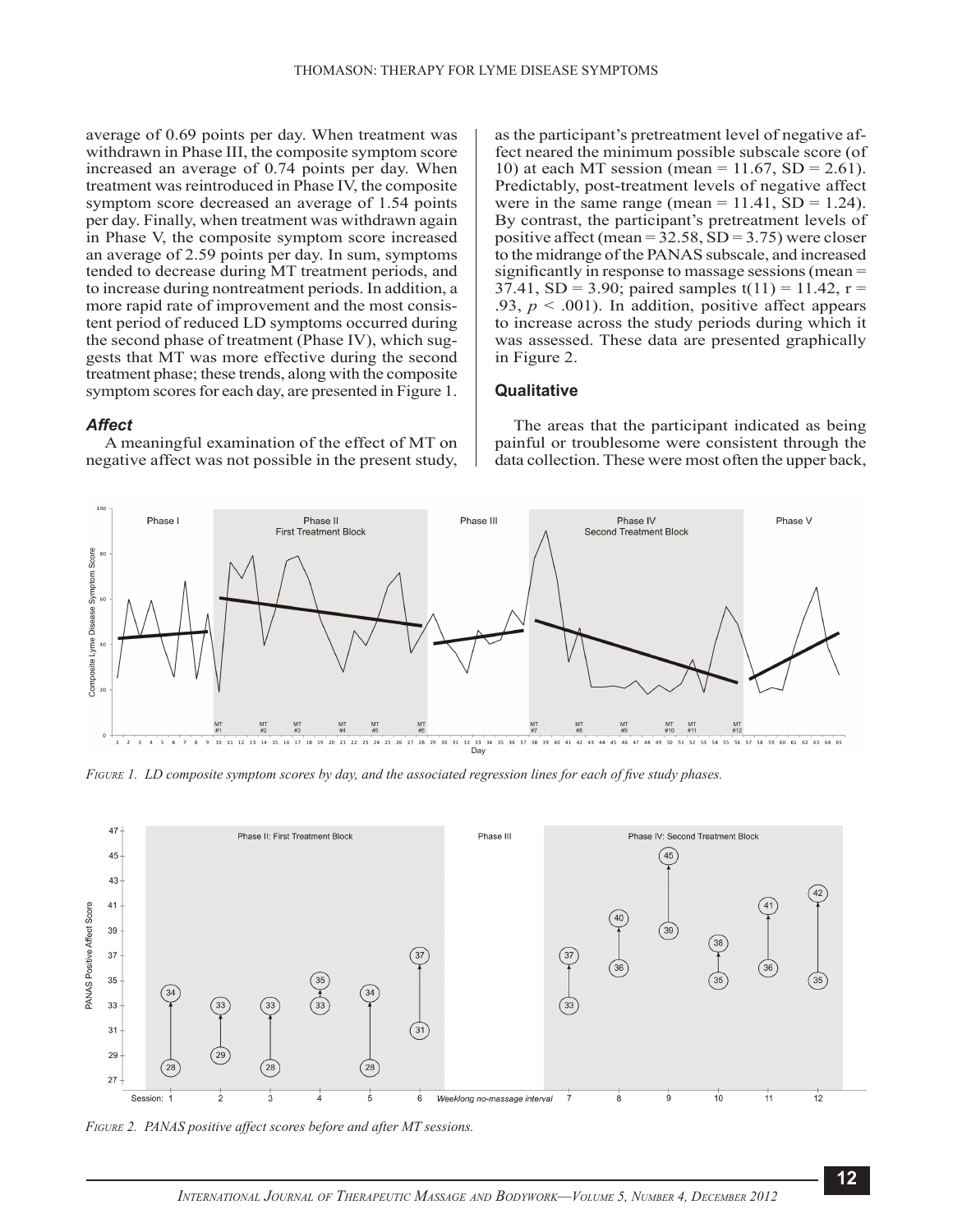the jaw, and the ankles. The participant's muscle tension, as perceived by the therapist, varied little across MT sessions, and the rhomboid and trapezius muscles were consistently firm to the touch. Consistent with her quantitative daily diary assessments, the participant's pretreatment reports of her recent symptoms indicated that they were highly variable. She reported that her level of pain varied depending on her activity level during the previous day and the amount of sleep she had that night.

During the interview conducted at the conclusion of the study, the participant reported that she would feel some pain and tenderness immediately following MT sessions, but noted that she would feel better after a few hours and that the duration of feeling better "around her joints" would last for two to three days following massage sessions. She also indicated that she found scalp massage to be especially beneficial, and that it gave her a "tingly, almost numbing sensation" She found this to be pleasant and reported that she would have liked more treatment time devoted to this.

## **DISCUSSION & CONCLUSIONS**

This case study presents evidence that MT can be an effective treatment for the symptoms of LD. The participant's LD symptoms decreased during treatment periods, and her positive affect increased at every treatment session. Though she experienced some mild pain and tenderness immediately following sessions, she reported that these dissipated in a matter of hours, that she enjoyed massage therapy, and that it helped her to feel better for several days after a session. She reported that she was always eager to attend the MT sessions, which was reflected in her timely attendance of all scheduled appointments.

Though there is considerable variability in the LD composite symptom scores, their pattern suggests some interesting trends. LD symptom reduction in response to the first several sessions of MT appears to be minimal, and then increases with the accumulation of sessions. This suggests that there may be an adjustment period for someone with LD during which they get used to receiving MT, or that there may be an adaptive process during which the therapist is learning the best way to massage a particular individual. Future research, including studies that make use of multiple participants and experimental methodology, should more carefully examine such dosage and experience effects.

An unexpected finding was that the participant found scalp massage particularly pleasant and beneficial. She speculated that, given enough time, the scalp massage and the sensations it produced could cause her to sleep, an effect that could be desirable for a person with LD when insomnia is a symptom. She also indicated that she slept better when she was

having less pain; therefore, if MT was reducing her pain, it may also have been improving her sleep. Precise assessment of the participant's duration and quality of sleep by means of an actigraph or electroencephalography was not practical in the current case study, but subsequent studies could use such methods to examine if MT improves sleep by means of pain reduction or other mechanisms.

The inclusion of planned treatment and withdrawal periods in the present case study was illuminating and helped us determine with some confidence that massage therapy was responsible for reduction of the participant's Lyme disease symptoms. We recommend this approach to other massage therapists who may undertake prospective case studies. Except in cases where the withdrawal of a highly effective treatment would be unethical, the use of planned treatment and withdrawal periods strengthens the potential of case study methodology to uncover treatment effectiveness.

Nevertheless, case studies, including the present study, have inherent limitations. For example, it cannot be known if the effects reported here are unique to this particular participant, or if they would be observed in most persons with a similar history of LD. Larger and more scientifically rigorous studies could more thoroughly examine the effect of MT on LD symptoms. Further, though the planned inclusion of treatment and withdrawal periods aided us in examining treatment effectiveness, a more rigorous study design that employs a control group would be a more definitive test of treatment effects. Finally, the participant completed her assessment of daily LD symptoms in the evening, which was the time of day she tended to experience the highest levels of pain. As a result, the data for this and related symptoms may have been biased by this form of retrospective self-report, and future studies might address this by assessing pain by other means or according to a different schedule.

Given that MT was experienced as both beneficial and pleasant in the current case study, and that the data provide objective evidence that it improved affect and reduced LD symptoms, massage therapists should consider using light-to-medium pressure MT for treatment of persons who present with a similar pattern of LD symptoms. Further research with this population is also warranted.

# **Conflict of Interest Notification**

The authors declare there are no conflicts of interest.

# **Copyright**

Published under the [CreativeCommons Attribution-](http://www.ijtmb.org/index.php/ijtmb/about/submissions#copyrightNotice)[NonCommercial-NoDerivs 3.0 License](http://www.ijtmb.org/index.php/ijtmb/about/submissions#copyrightNotice).